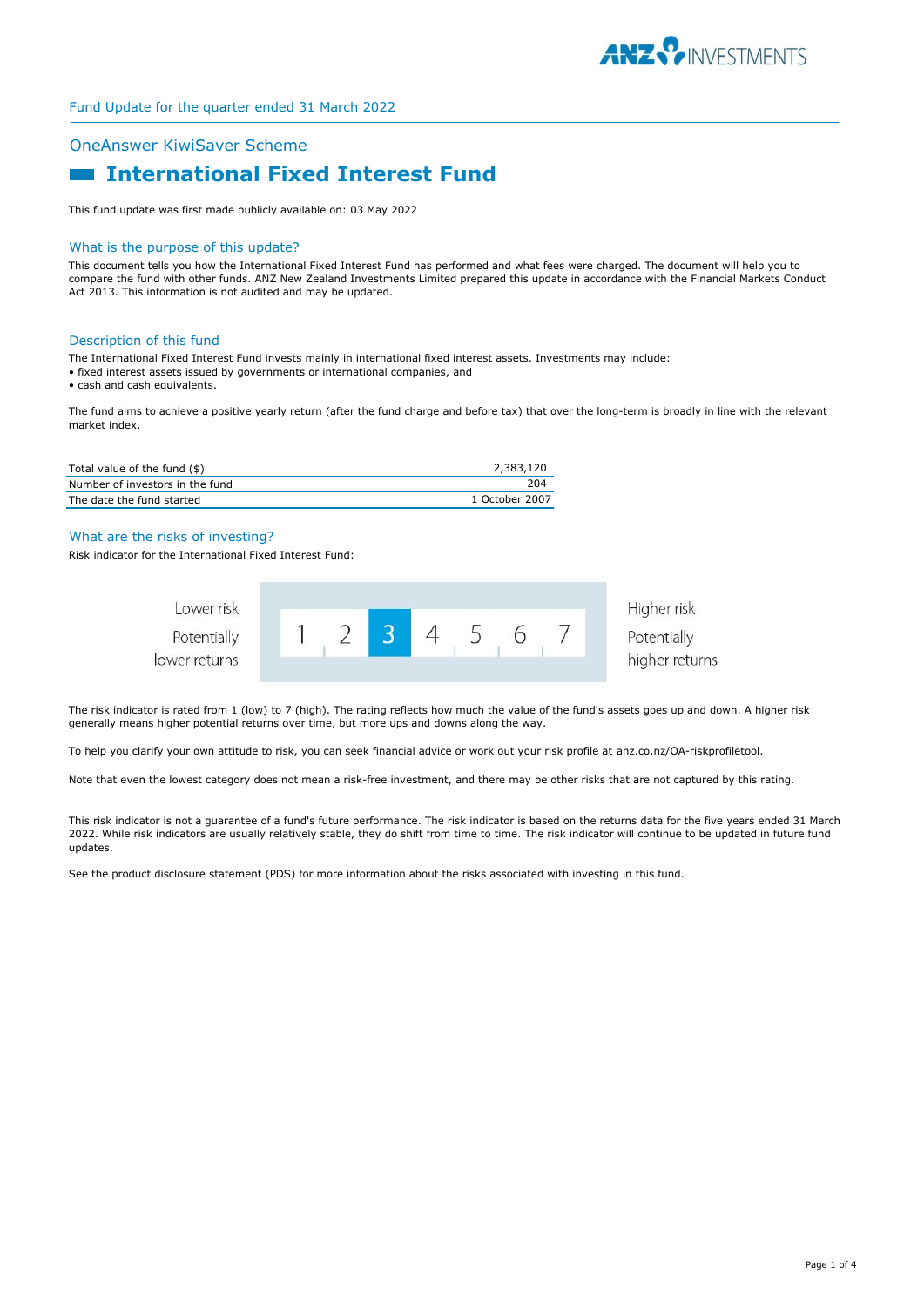How has the fund performed?

|                                               | Average over past<br>five years | Past year |
|-----------------------------------------------|---------------------------------|-----------|
| Annual return                                 |                                 |           |
| (after deductions for charges and tax)        | 1.13%                           | $-3.52\%$ |
| Annual return                                 |                                 |           |
| (after deductions for charges but before tax) | 1.55%                           | $-4.88%$  |
| Market index annual return                    |                                 |           |
| (reflects no deduction for charges and tax)   | 2.51%                           | $-3.61\%$ |

The market index annual return is calculated using the return of the Bloomberg Barclays Global Aggregate Total Return Index (100% hedged to the New Zealand dollar).

Additional information about the market index is available in the statement of investment policy and objectives on the offer register at www.discloseregister.companiesoffice.govt.nz.



# **Annual return graph**

This shows the return after fund charges and tax for each of the last 10 years ending 31 March. The last bar shows the average annual return for the last 10 years, up to 31 March 2022.

**Important:** This does not tell you how the fund will perform in the future.

Returns in this update are after tax at the highest prescribed investor rate (PIR) of tax for an individual New Zealand resident. Your tax may be lower.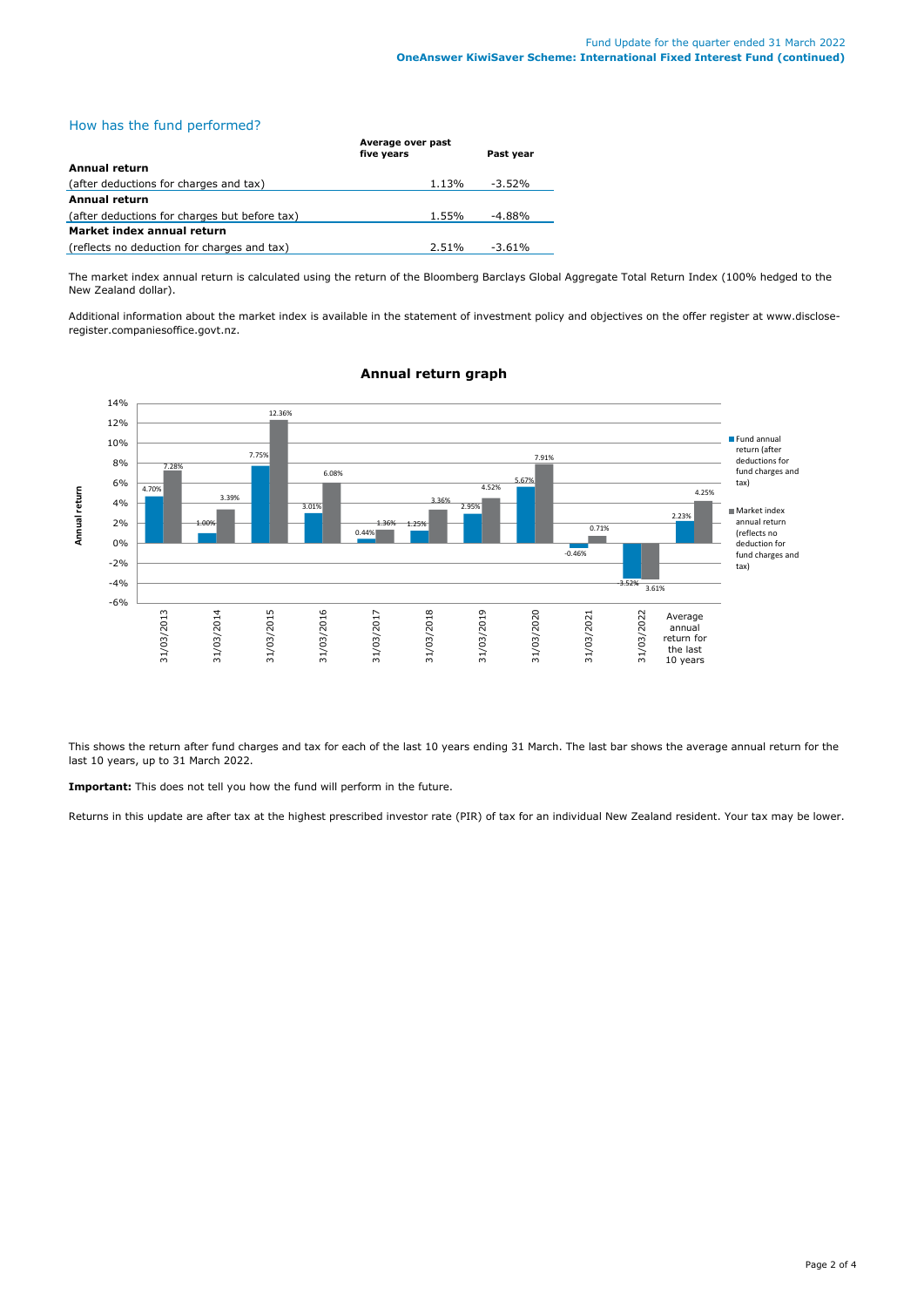# What fees are investors charged?

Investors in the International Fixed Interest Fund are charged fund charges. In the year to 31 March 2021 these were:

|                                             | % of net asset value |
|---------------------------------------------|----------------------|
| Total fund charges <sup>1*</sup>            | 0.78%                |
| Which are made up of:                       |                      |
| Total management and administration charges | 0.78%                |
| Including:                                  |                      |
| Manager's basic fee                         | 0.75%                |
| Other management and administration charges | 0.03%                |
| Total performance based fees                | $0.00\%$             |
|                                             |                      |
|                                             |                      |

|                             | Dollar amount per investor |
|-----------------------------|----------------------------|
| Other charges               |                            |
| Membership fee <sup>2</sup> | \$18                       |

\*The manager expects that the fund charges for the next scheme year will be less than the fund charges disclosed in this fund update because the manager's basic fee was reduced effective 28 June 2021 from 0.75% to 0.45% per year.

Investors are not currently charged individual action fees for specific actions or decisions (for example, for withdrawing from or switching funds). See the PDS for more information about Scheme fees.

Small differences in fees and charges can have a big impact on your investment over the long term.

#### Example of how this applies to an investor

Sarah had \$10,000 in the fund at the start of the year and did not make any further contributions. At the end of the year, Sarah incurred a loss after fund charges were deducted of \$352 (that is -3.52% of her initial \$10,000). Sarah also paid \$9.00 in other charges. This gives Sarah a total loss after tax of \$361.00 for the year.

#### What does the fund invest in?

**Actual investment mix<sup>3</sup> Target investment mix<sup>3</sup>**

This shows the types of assets that the fund invests in. This shows the mix of assets that the fund generally intends to invest in.